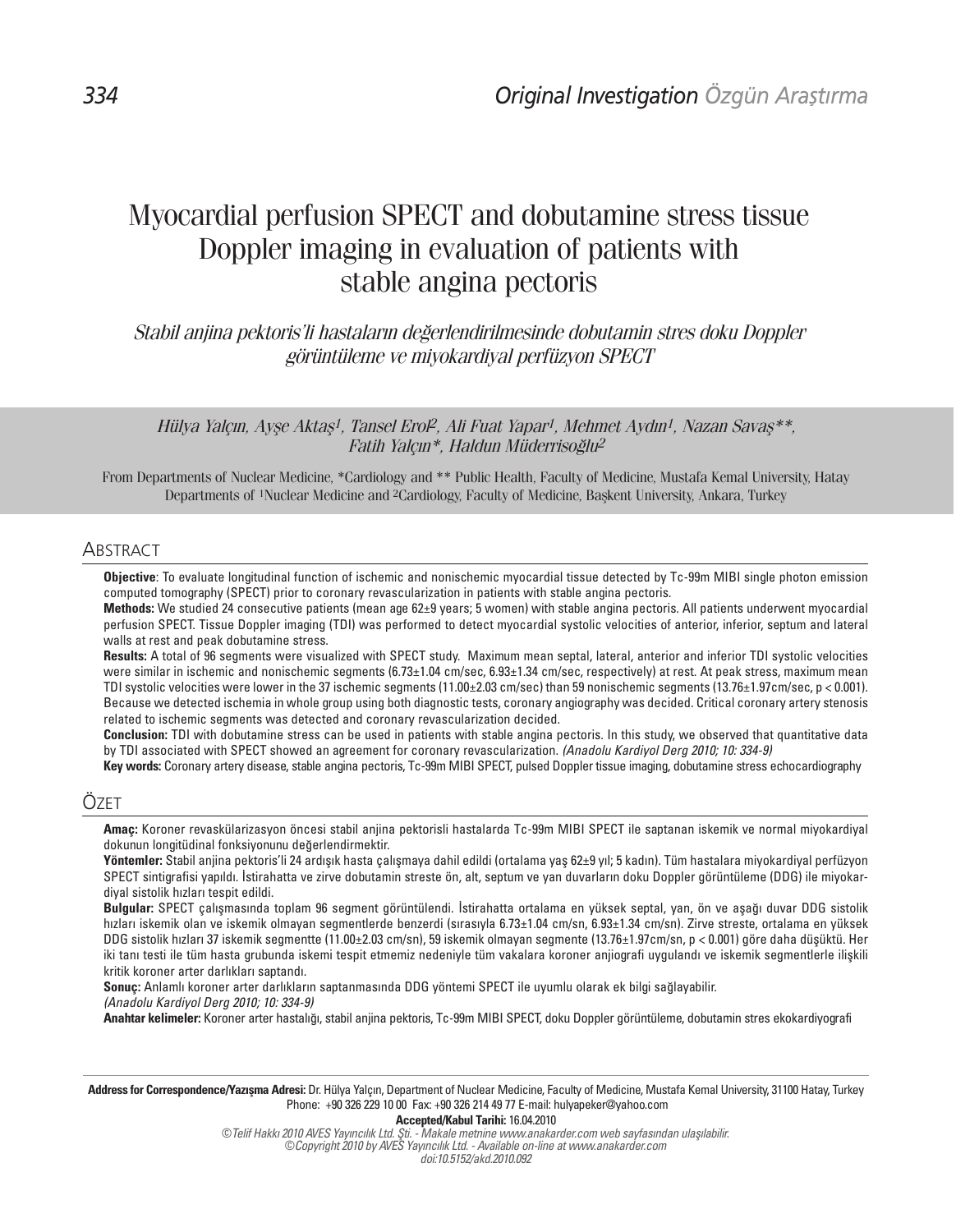## Introduction

Left ventricular (LV) systolic function has classically been evaluated by the detection of echocardiographic LV cavity size and volume. However, evaluation of regional systolic function has been more difficult because of the limited applicability of qualitative wall motion analysis (1). In this study, in addition to single photon emission computed tomography (SPECT) with Tc-99m MIBI (methoxyisobutylisonitrile), we used pulsed tissue Doppler imaging (TDI) with dobutamine stress to assess peak systolic myocardial velocities quantitatively in the ischemic region which is under consideration for reperfusion and those in the other regions of myocardium remote from ischemia at rest and dobutamine stress. Longitudinal myocardial contractility is the earliest affected myocardial functional parameter by CAD and can be evaluated by TDI (2).

Therefore, we planned to evaluate the importance of longitudinal functional evaluation in addition to perfusion in patients with stable angina pectoris.

## **Methods**

The study group consisted of 24 patients (19 men, 5 women), aged 48-82 years, mean age 62±9 years. Their ischemic symptoms were initiated by exercise and relieved by rest and had less than 15 minutes duration. Therefore, all of them were diagnosed with stable angina pectoris with Canadian Heart Association, Class 2 angina pectoris. Patients either with severe valvular regurgitation or stenosis, left bundle branch block and/ or the clinically unstable angina were excluded from the study. Beta-blockers and calcium channel blockers were discontinued 2 days before the diagnostic tests. Tc-99m MIBI myocardial perfusion SPECT was performed at rest and peak exercise stress. TDI combined with dobutamine stress echocardiography was performed three days after myocardial perfusion SPECT at rest and peak stress. After completion of both diagnostic tests, in the case of detection of ischemia coronary angiography was performed. Proven coronary artery disease (CAD) was documented by >70% diameter stenosis of at least one major coronary artery at angiogram. Patients with their permission underwent dobutamine stress echocardiography with same protocol as we previously used (3).

#### TC-99M MIBI SPECT

All patients underwent Tc-99m MIBI myocardial perfusion scintigraphy with the same day protocol. Either treadmill exercise or pharmacological stress with dipyridamole was used depending on exercise capability of the patients. Exercise consisted of a treadmill stress test with Bruce protocol. The criteria to terminate the study were achievement of at least 85% agepredicted heart rate, severe chest pain, significant ECG changes (ST depression ≥2 mm), development of significant arrhythmia, or blood pressure changes (hypertension, diastolic blood pressure ≥120 mmHg or systolic blood pressure ≥240 mmHg; hypotension, decrease in systolic blood pressure ≥30 mmHg compared to basal value). At peak exercise, 8-10 mCi Tc-99m MIBI was injected and patients were asked to continue exercise for a period of up to 1.5 min. For dipyridamole stress test, patients were asked to refrain from consuming caffeinated beverages midnight prior to testing and 0.56 mg/kg dipyridamole was infused intravenously over 4 min. Tc-99m MIBI (8-10 mCi) was injected 8 min after the start of dipyridamole infusion in all patients. ECG was monitored continuously and blood pressure and heart rate were obtained at 2-min intervals. All side effects and ECG changes were recorded. Tc-99m MIBI SPECT imaging was begun 45 min after the 8-10 mCi tracer injection at stress and 1 h after the injection of 24-28 mCi Tc-99m MIBI at rest, and there was at least a 4-hour interval between the stress and rest imaging. SPECT studies were acquired on a dual head 90° angles gamma camera (Siemens, e-cam, Germany) equipped with lowenergy, high resolution parallel hole collimators. Images were acquired using a step-and-shoot circular orbit over a 180° arc, starting at the 45° right anterior oblique projection and ending at the 45° left posterior oblique projection, for a total of 64 projections at 25 seconds per projection at stress and 20 seconds per projection at rest. All projection images were acquired into 64x64 matrices. SPECT images were reconstructed by filtered backprojection with a two-dimensional Butterworth filter (order 5; cutoff frequency, 0.4 cycles per pixel) combined with a ramp filter.

#### Echocardiography

Rest echocardiography was performed using Acuson 128XP10 device (Mountain View, California, USA) equipped with a variablefrequency phased-array transducer (2.5-3.5-4.0 MHz). The pattern of LV wall motion was assessed from standard left apical views, with the patient in the left semilateral position. Systolic and diastolic LV dimensions were measured from the M-mode recording of the LV long axis, with the cursor by the tips of mitral valve leaflets. Ejection fraction was calculated using Teichholz formula (4).

#### Dobutamine stress echocardiography

Twelve-lead electrocardiographic (ECG) electrodes and a blood pressure cuff were applied with the patient in the semilateral resting position. Dobutamine hydrochloride was delivered intravenously at a starting dose of 5 mcg/kg/min by an infusion pump. The infusion rate was increased from 5 mcg/kg/min to 10, 20 and 40 mcg/kg/min for four stages, each lasting 3 min. Before infusion and when maximum heart rate was reached, TDI measurements were performed. LV wall motion was analyzed for the appearance of new regional abnormalities. A 12-lead ECG was routinely obtained at rest and during the last minute of each stage. Blood pressure was measured for each step of the stress. Stress end points were significant shortness of breath or chest pain, an increase in systolic blood pressure >200 mmHg, symptomatic hypotension, significant ventricular arrhythmia or attainment of >85% of the maximal predicted heart rate (220 beats/min minus age).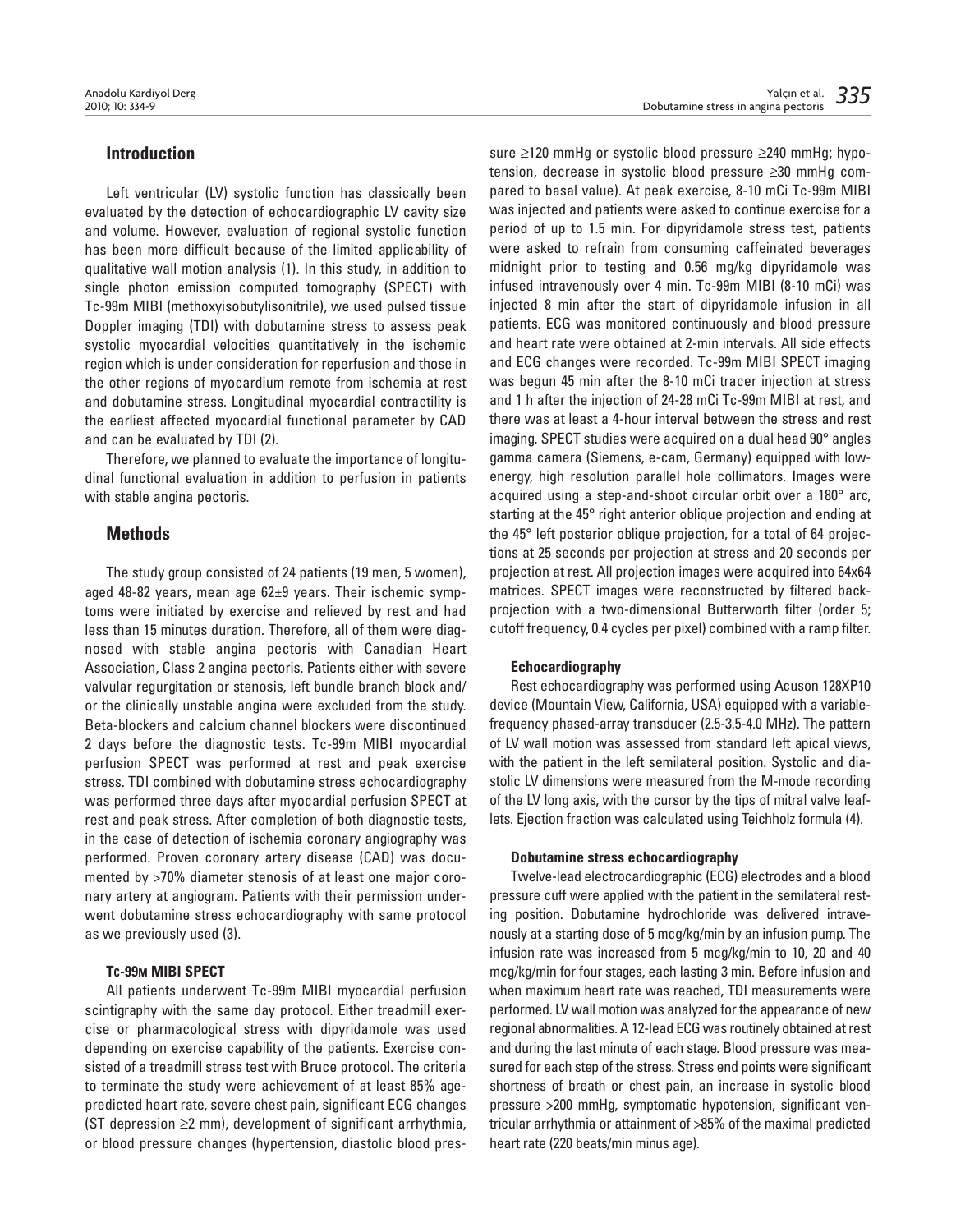Pulsed TDI was performed at transducer frequencies of 3.5- 4.0 MHz, adjusting spectral Doppler filters until a Nyquist limit of 15-20 cm/s was reached, and using minimal adequate gain. The sample volume was subsequently placed on basal segment of septal, lateral, anterior and inferior LV walls to determine regional tissue systolic velocities from the apical four-chamber view and two-chamber view To determine regional tissue systolic velocities the sample volume was subsequently placed on basal segments of septal and lateral walls from the apical four-chamber view and basal segments of anterior and inferior LV walls from two-chamber view (5). In addition to measurements at rest, we measured maximum TDI systolic velocities at peak stress on basal segment of septal, lateral from apical four-chamber view and anterior, inferior from apical two-chamber view, respectively.

#### Statistical analysis

The results were expressed as mean±standard deviation. Data comparison on ischemic and non ischemic segments in

Table 1. Clinical, demographic and coronary angiography data of patients

rest and stress was made by Student's T-test. The level of p<0.05 is accepted as meaningful statistically.

# **Results**

Total 24 patients who had ischemia on SPECT were evaluated. Demographic data are shown in the Table 1. Both diagnostic tests were completed in 24 patients with stable angina pectoris. All the patients were in sinus rhythm. Mean LV ejection fraction was 57±1.5%. Because we detected ischemia, coronary angiography was performed in all patients. In all patients who had ischemia on SPECT, >70% diameter stenosis of at least one major ischemia-related coronary artery was detected on angiography (Table 1).

## SPECT

SPECT with Tc-99m MIBI was completed in all patients without any complication dipyridamole was used for seven patients while exercise was enough to complete the test in rest of the

| <b>Patient</b><br><b>Number</b>                                                                                  | Sex*                                                                                  | Age, years | <b>DM</b>                | HT                       | <b>HL</b>                        | <b>Smoking</b>           | <b>Coronary</b><br>lesion location | <b>Number of</b><br>coronary<br>arteries with<br>>70% lesion | <b>Coronary</b><br>lesion<br>percentage, % |
|------------------------------------------------------------------------------------------------------------------|---------------------------------------------------------------------------------------|------------|--------------------------|--------------------------|----------------------------------|--------------------------|------------------------------------|--------------------------------------------------------------|--------------------------------------------|
| $\mathbf{1}$                                                                                                     | M                                                                                     | 62         | $+$                      | $+$                      | $\overline{a}$                   | $\overline{\phantom{a}}$ | <b>RCA</b>                         | $\mathbf{1}$                                                 | 100                                        |
| $\overline{2}$                                                                                                   | M                                                                                     | 51         | $+$                      | ÷,                       | $\overline{\phantom{a}}$         | $\ddot{}$                | LAD, CX                            | $\overline{2}$                                               | 80                                         |
| 3                                                                                                                | F                                                                                     | 52         | $\blacksquare$           | $\ddot{}$                | $+$                              | $\overline{\phantom{a}}$ | LAD, CX                            | $\overline{2}$                                               | 90                                         |
| 4                                                                                                                | M                                                                                     | 68         | $^{+}$                   | $\overline{\phantom{a}}$ | $\ddot{}$                        | $\ddot{}$                | CX, RCA                            | $\overline{2}$                                               | 90                                         |
| 5                                                                                                                | M                                                                                     | 48         | $\overline{\phantom{a}}$ | $\blacksquare$           | $\begin{array}{c} + \end{array}$ | $^{+}$                   | <b>RCA</b>                         | $\mathbf{1}$                                                 | 80                                         |
| 6                                                                                                                | M                                                                                     | 65         | $^{+}$                   | $\ddot{}$                | $\overline{\phantom{a}}$         | $\overline{\phantom{a}}$ | CX, RCA                            | 3                                                            | $80\,$                                     |
| $\overline{7}$                                                                                                   | F                                                                                     | 54         | $^{+}$                   | $\ddot{}$                | $+$                              | $\blacksquare$           | CX, RCA                            | $\overline{2}$                                               | 80                                         |
| 8                                                                                                                | F                                                                                     | 60         | $^{+}$                   | $+$                      | $+$                              | $\blacksquare$           | LAD, CX                            | 4                                                            | $90\,$                                     |
| 9                                                                                                                | F                                                                                     | 74         | $+$                      | $+$                      | $\begin{array}{c} + \end{array}$ | $\overline{\phantom{a}}$ | <b>RCA</b>                         | $\mathbf{1}$                                                 | 70                                         |
| 10                                                                                                               | M                                                                                     | 82         | $\overline{\phantom{a}}$ | $^{+}$                   | $\overline{\phantom{a}}$         | $\overline{\phantom{a}}$ | LAD                                | $\mathbf{1}$                                                 | 95                                         |
| 11                                                                                                               | F                                                                                     | 61         | $^{+}$                   | $+$                      | $+$                              | $\centerdot$             | LAD                                | $\mathbf{1}$                                                 | 70                                         |
| 12                                                                                                               | ${\sf M}$                                                                             | 69         | $\blacksquare$           | $\ddot{}$                | $\boldsymbol{+}$                 | $\blacksquare$           | CX, RCA                            | $\overline{2}$                                               | $80\,$                                     |
| 13                                                                                                               | M                                                                                     | 77         | $\overline{\phantom{a}}$ | $\ddot{}$                | $\overline{a}$                   | $\blacksquare$           | LAD, CX                            | 3                                                            | 100                                        |
| 14                                                                                                               | M                                                                                     | 75         | $^{+}$                   | $^{+}$                   | $\begin{array}{c} + \end{array}$ | $^{+}$                   | LAD, RCA                           | $\overline{2}$                                               | 80                                         |
| 15                                                                                                               | M                                                                                     | 60         | $\overline{\phantom{a}}$ | $\overline{\phantom{a}}$ | $\overline{a}$                   | $\ddot{}$                | LAD, CX                            | $\pmb{4}$                                                    | 80                                         |
| 16                                                                                                               | M                                                                                     | 74         | $\overline{\phantom{a}}$ | $^{+}$                   | $\begin{array}{c} + \end{array}$ | $\ddot{}$                | LAD, CX, RCA                       | $\mathbf{1}$                                                 | 95                                         |
| 17                                                                                                               | M                                                                                     | 65         | $\overline{\phantom{a}}$ | $\ddot{}$                | $\frac{1}{2}$                    | $\ddot{}$                | CX, RCA                            | $\overline{2}$                                               | 80                                         |
| 18                                                                                                               | M                                                                                     | 51         | $\overline{\phantom{a}}$ | $+$                      | $+$                              | $+$                      | LAD, CX, RCA                       | $\mathbf{1}$                                                 | 100                                        |
| 19                                                                                                               | M                                                                                     | 59         | $\overline{\phantom{a}}$ | $^{+}$                   | $\overline{a}$                   | $\overline{\phantom{a}}$ | LAD, RCA                           | $\overline{2}$                                               | 95                                         |
| 20                                                                                                               | M                                                                                     | 65         | $\overline{\phantom{a}}$ | $\ddot{}$                | $\ddot{}$                        | $\blacksquare$           | CX                                 | $\mathbf{1}$                                                 | 100                                        |
| 21                                                                                                               | M                                                                                     | 62         | $\overline{\phantom{a}}$ | ÷,                       | $\boldsymbol{+}$                 | $\ddot{}$                | <b>RCA</b>                         | 4                                                            | $80\,$                                     |
| 22                                                                                                               | $\mathsf{M}% _{T}=\mathsf{M}_{T}\!\left( a,b\right) ,\ \mathsf{M}_{T}=\mathsf{M}_{T}$ | $50\,$     | $\overline{\phantom{a}}$ | $\overline{\phantom{a}}$ | $\begin{array}{c} + \end{array}$ | $\ddot{}$                | LAD, CX, RCA                       | $\mathbf{1}$                                                 | 95                                         |
| 23                                                                                                               | M                                                                                     | 56         | $\overline{\phantom{a}}$ | $^{+}$                   | $\overline{a}$                   | $\blacksquare$           | CX                                 | $\mathbf{1}$                                                 | 70                                         |
| 24                                                                                                               | M                                                                                     | 53         | $^{+}$                   | $\overline{\phantom{a}}$ | $\ddot{}$                        | $\overline{\phantom{a}}$ | LAD, CX                            | $\overline{2}$                                               | $90\,$                                     |
| CX - circumflex artery, F - female, LAD - left anterior descending artery, M - male, RCA - right coronary artery |                                                                                       |            |                          |                          |                                  |                          |                                    |                                                              |                                            |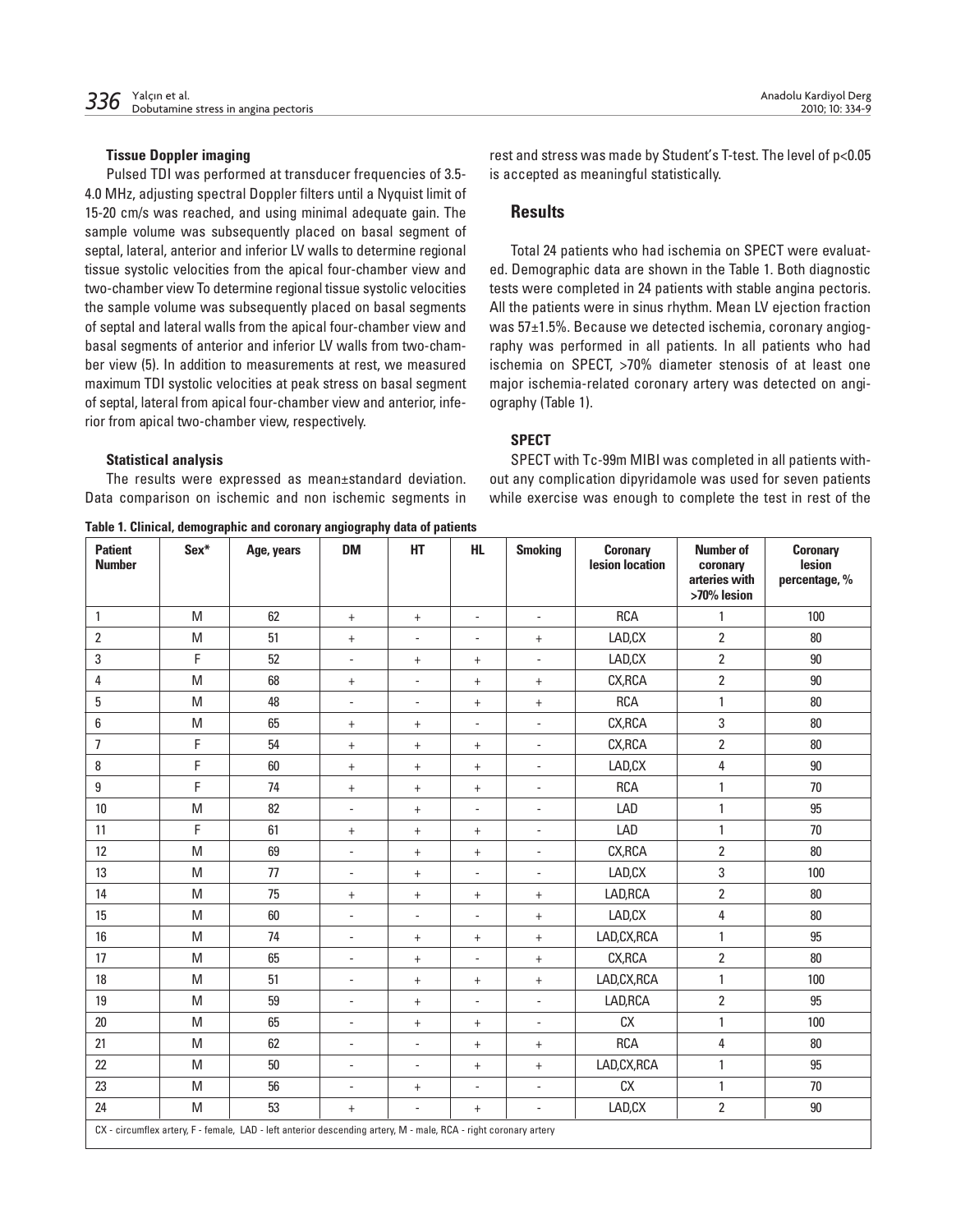patients. We evaluated normal (nonischemic) and ischemic LV walls which were shown by SPECT (Fig. 1). On myocardial scintigraphy the anterior wall, septum and apex were assumed to represent the territory of the left anterior descending artery, the lateral wall to represent the left circumflex artery and the inferior wall the right coronary artery. A total of 96 LV segments (37 ischemic and 59 nonischemic) of 24 patients with stable angina pectoris were visualized by myocardial SPECT study. There were no patients with scar finding, which reflects previous myocardial infarction (MI) in myocardial SPECT study.

#### TDI

Dobutamine stress test that combined with TDI prior to coronary angiography was performed for each patient. No patient had symptomatic hypotension or significant ventricular arrhythmia during the dobutamine stress test. The heart rate was 75±6 bpm at rest and 139±9 bpm at peak dose dobutamine. Maximum mean TDI systolic velocities on basal segment of LV septal, lateral, anterior and inferior walls were similar in ischemic and nonischemic segments (6.73±1.04 cm/sec, 6.93±1.34 cm/sec, respectively) at rest (Table 2, Fig. 2). At peak stress, maximum mean TDI systolic velocities were lower in the 37 ischemic segments (11.00±2.03 cm/sec) than 59 nonischemic segments (13.76±1.97 cm/sec, p < 0.001, Table 2, Fig. 2). TDI systolic velocities were measured at rest and at peak stress (Fig. 3).

#### **Discussion**

In our study, at rest peak systolic TDI velocities were similar between basal segments of ischemic and nonischemic LV walls on myocardial SPECT in patients with stable angina pectoris. Blomstrand et al. (5) have shown the effect of ischemia on TDI velocities in patients with unstable angina pectoris. On the other hand, stable angina pectoris patients have lower sympathetic activity than unstable patients (6). Therefore, our results reflect a documentation of the specific group of patients with CAD.

However, at peak stress compared to nonischemic segments systolic velocities were significantly lower in ischemic segments. Our finding of blunted myocardial tissue mean systolic velocity related to ischemia was consistent with the results in previous reports of unselected population of CAD, patients with unstable angina pectoris, acute MI, patients with stunned, hibernating, scarred myocardium and dilated cardiomyopathy (7-11). TDI records quantitative LV wall motion velocities (12). TDI provides accurate myocardial wall velocity data at rest and quantitatively detects decreased systolic and diastolic myocardial velocities in the ischemic myocardial regions with perfusion defects in the Tc-99m MIBI SPECT study (13-15).

We used apical views to quantify longitudinal motion of LV walls in the current study. While qualitative myocardial motion is evaluated by radial direction, TDI evaluates longitudinal myocardial motion of base to apex (16). There was a difficulty to measure systolic tissue velocity of anterior LV wall because of

Table 2. Mean values of TDI velocities (cm/sec) of ischemic and nonischemic segments

| <b>Variables</b>                | <b>Nonischemic</b><br>segments<br>$(n=59)$ | <b>Ischemic</b><br>segments<br>$(n=37)$ | $p*$  |
|---------------------------------|--------------------------------------------|-----------------------------------------|-------|
| Rest TDI velocities, cm/sec     | $6.93 \pm 1.34$                            | $6.73 \pm 1.04$                         | 0.436 |
| Stress TDI velocities, cm/sec   | $13.76 \pm 1.97$                           | $11.00 \pm 2.03$                        | 0.000 |
| Data are represented as mean±SD |                                            |                                         |       |

\*Student's t test

TDI - tissue Doppler imaging



Figure 1. Inferolateral perfusion defect on the stress SPECT images in a patient with stable angina pectoris and proven CAD CAD - coronary artery disease



Figure 2. Rest and stress TDI velocities of ischemic and nonischemic segments based on myocardial perfusion scintigraphy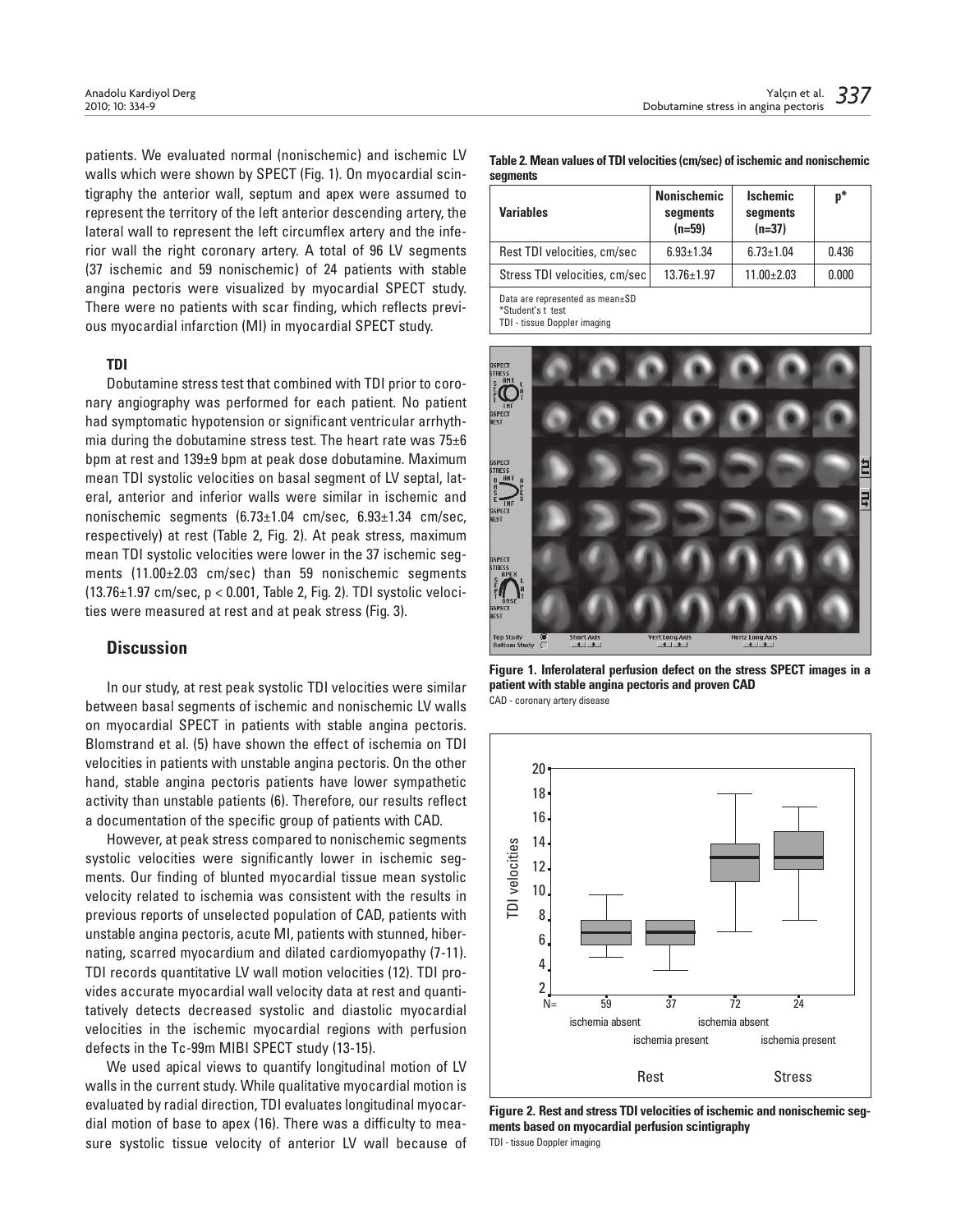

Figure 3. Maximum pulsed Doppler tissue velocity of basal segment of the septal LV wall in the patient at peak dobutamine stress LV - left ventricular

respiratory interference and particular shape of the wall as previously described (7). Despite this difficulty, ischemic anterior segments also showed a lower mean systolic tissue velocity at peak stress compared with that in nonischemic LV segments in our study. We used basal segment of LV walls for evaluation of myocardial function by pulsed TDI which detects peak systolic tissue velocity. Basal segment of LV wall from apical fourchamber view can be used to detect myocardial tissue velocities during dobutamine stress according to previous reports including our own experience (5-7, 17). It was reported that peak systolic tissue velocity by pulsed TDI is feasible to quantify LV wall motion during dobutamine stress testing (7).

To our knowledge, combined usage of both Tc-99m MIBI SPECT and myocardial tissue systolic velocities with dobutamine stress prior to revascularization (prior to CAG) was not evaluated in selected group of patients with stable angina pectoris. We previously observed that diastolic TDI velocities is more resistant to preload alterations compared to transmitral diastolic filling velocities in the resting conditions (18). However, tachycardia during stress inhibits the ability to separate diastolic E and A waves and evaluation may become difficult, although diastolic function is affected by CAD (5). In the current study, we concentrated on the systolic function and detected blunted systolic tissue velocities at stress reflecting impaired longitudinal motion of ischemic LV walls. The effect of revascularization on recovery of decreased tissue velocities related to ischemia was previously documented (19).

#### Study limitations

Myocardial perfusion SPECT with Tc-99m MIBI has approximately 80-90% sensitivity and 70-88% specificity in the diagnosis of CAD, however in this diagnostic test the patients are exposed to radiation and multivessel disease and obstruction under 50% might be missed with perfusion scan (20). Pulsed TDI evaluation of myocardial velocity may not be optimal, if the ultrasound beam is not parallel to the myocardial motion. We used apical views for pulsed TDI evaluation to avoid this limitation as much as possible in evaluation of longitudinal myocardial motion. Different types of stress during the diagnostic tests was the other limitation of the study. Because of technical difficulty of TDI with treadmill exercise, we prefer to use dobutamine stress in evaluation of longitudinal myocardial motion by pulsed TDI. We did not assess ischemic alteration of diastolic function. However, it was reported that pulsed TDI evaluation of diastolic function has a low feasibility during dobutamine stress (7). It is necessary to complete larger and multicenter studies in patients with stable angina pectoris for documentation of diagnostic value of combined usage of both SPECT and TDI in clinical practice.

# Conclusion

TDI with dobutamine stress can be used as an adjunctive to SPECT in patients with stable angina pectoris. Quantitative data by TDI with dobutamine stress in addition to SPECT may be beneficial for evaluation of the selected group of patients with stable angina pectoris and may provide better agreement for coronary revascularization.

## Conflict of interest: None declared.

## **References**

- 1. Picano E, Lattanzi F, Orlandini A, Marini C, L'Abbate A. Stress echocardiography and the human factor: the importance of being expert. J Am Coll Cardiol 1991; 17: 666-9.
- 2. Kostkiewicz M, Plazak W, Podolec P, Olszowska M, Hlawaty M, Tracz W. Influence of left ventricular regional myocardial ischaemia on regional systolic and diastolic function in ischaemic heart disease patients. Acta Cardiol 2002; 57: 52-3.
- 3. Yalçın F, Müderrisoğlu H, Korkmaz ME, Özin B, Baltalı M, Yiğit F. The effect of dobutamine stress on left ventricular outflow tract gradients in hypertensive patients with basal septal hypertrophy. Angiology 2004; 55: 295-301.
- 4. Teichholz LE, Kreulen T, Herman MV. Problems in echocardiographic volume determinations: echocardiographic-angiographic correlations in the presence or absence of asynergy. Am J Cardiol 1976; 37: 7-11.
- 5. Blomstrand P, Maret E, Ohlsson J, Scheike M, Karlsson JE, Säfström K, et al. Pulsed tissue Doppler imaging for the detection of myocardial ischaemia, a comparison with myocardial perfusion SPECT. Clin Physiol Funct Imaging 2004; 24: 289-95.
- 6. McCance AJ, Forfar JC. Plasma noradrenaline as an index of sympathetic tone in coronary arterial disease: the confounding influence of clearance of noradrenaline. Int J Cardiol 1990; 26: 335-42.
- 7. Pasquet A, Armstrong G, Rimmerman C, Marwick TH. Correlation of myocardial Doppler velocity response to exercise with independent evidence of myocardial ischemia by dual-isotope single-photon emission computed tomography. Am J Cardiol 2000; 85: 536-42.
- 8. Fraser AG, Payne N, Mädler CF, Janerot-Sjøberg B, Lind B, Grocott-Mason RM, et al. MYDISE Investigators. Feasibility and reproducibility of offline tissue Doppler measurement of regional myocardial function during dobutamine stress echocardiography. Eur J Echocardiography 2003; 4: 43-53.